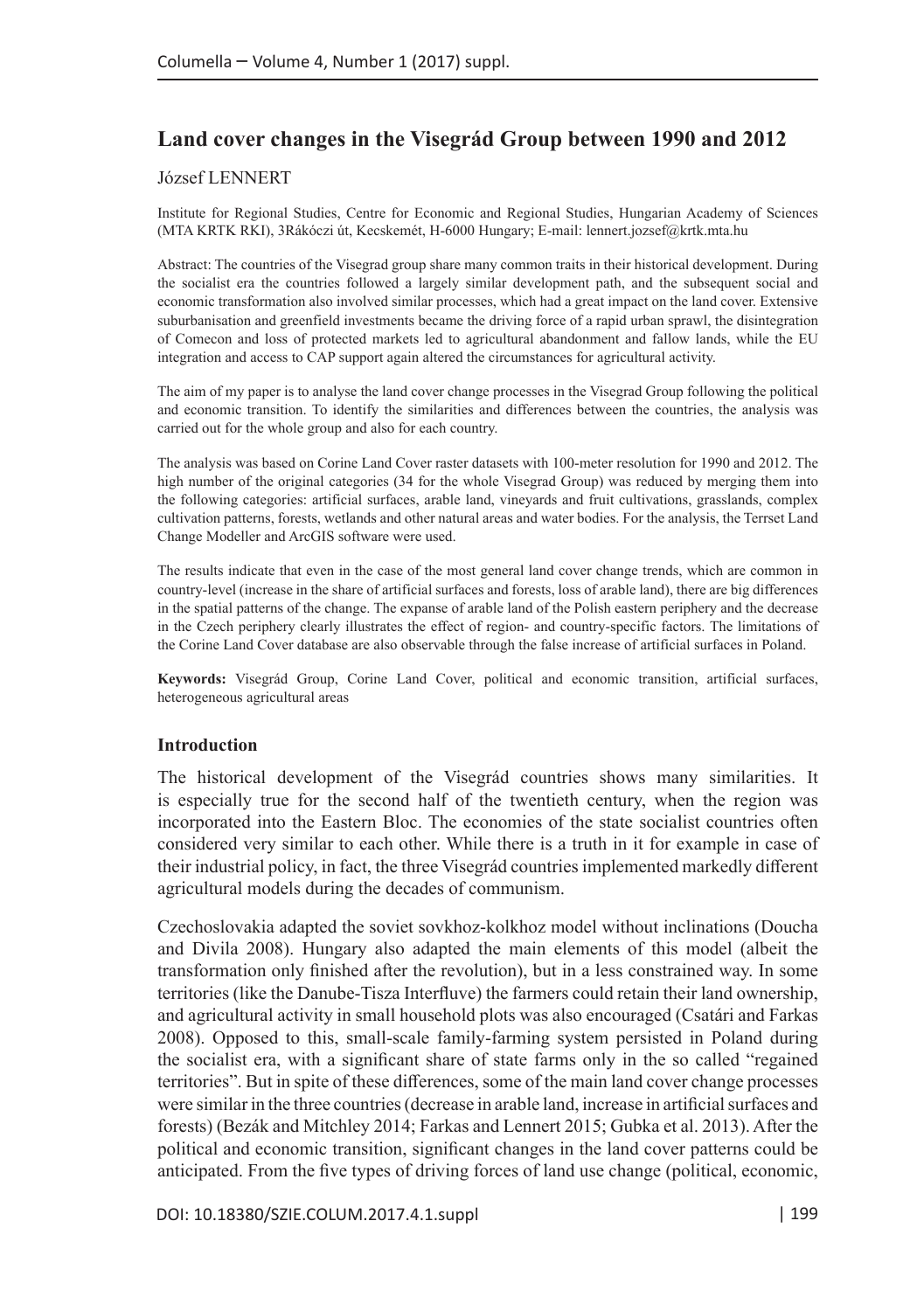cultural, technological and natural), four underwent drastic changes during and after the transition (Hersperger and Bürgi 2009). Just like in the preceding historical periods, many of the changes were common for each country during these two decades: the disintegration of Comecon and the loss of protected markets, loosely controlled urban sprawl in the wake of socioeconomic transformation, accession to the EU and the introduction of the CAP subsidiaries and regulations. All these changes had an impact on the land use, but the question is: combined with the unique national and regional characteristics, have they had the same effect?

The aim of my paper is to analyse the main land cover patters and their changes after the political and economic transition, and to identify the common and country-specific land cover change trends. Since land cover change is a key element of the post-productivist rural restructuring, my focus will be on the rural areas.

## **Materials and methods**

The Corine Land Cover database was used for analysing the land cover changes of the Visegrád Group. This data collection was coordinated by the European Environmental Agency for more than thirty years, and uses the same methodology for all the participating countries. For the Visegrád group, datasets are available for the reference years of 1990, 2000, 2006 and 2012. To ensure compatibility with the Terrset Land Change Modeller software, I used raster datasets with the resolution of 100\*100 meters.

From the original 44 land cover categories, 32 appear in the Visegrád countries. At this number, it is hard to highlight the general land cover change trends, so the number of land cover categories has to be reduced for the analysis. The eight aggregated categories are the following: artificial surfaces, arable land, vineyards and fruit cultivations, grasslands, heterogeneous agricultural area, forests, wetlands and other natural areas and water bodies.

The changes between the aggregated categories were analysed in country and local administrative unit (LAU-2) level (in case of Poland, the urban and rural part of the urbanrural gminas were considered as independent analytical units). I also introduced two spatial categories – rural and remote rural. I consider all local units rural, which have less than 5000 inhabitants (regardless of administrative status) or do not possess city rights. Those rural areas, from where it takes at least 45 minutes to reach the nearest city with at least 50000 inhabitants are considered remote rural (while the remaining rural settlements are considered commutable rural). For the data processing and the analysis, the ArcGIS and Terrset Land Change Modeller software were used.

## **Results and discussion**

The Table 1. shows the distribution of the eight land cover categories in the Visegrád group. In three countries (Czechia, Hungary and Poland) arable land is the largest category, while due to its generally elevated landscape, forests cover the most area in Slovakia. Natural physical conditions play an important role in case of other categories too. Because of its semi-arid puszta-type habitats, Hungary has the highest share of grasslands from the four countries. Some categories cover only a small part of the Visegrád group (vineyards and fruit cultivations, wetlands and other natural areas), but play an important role in the formation of its landscape or as habitats with rich biodiversity.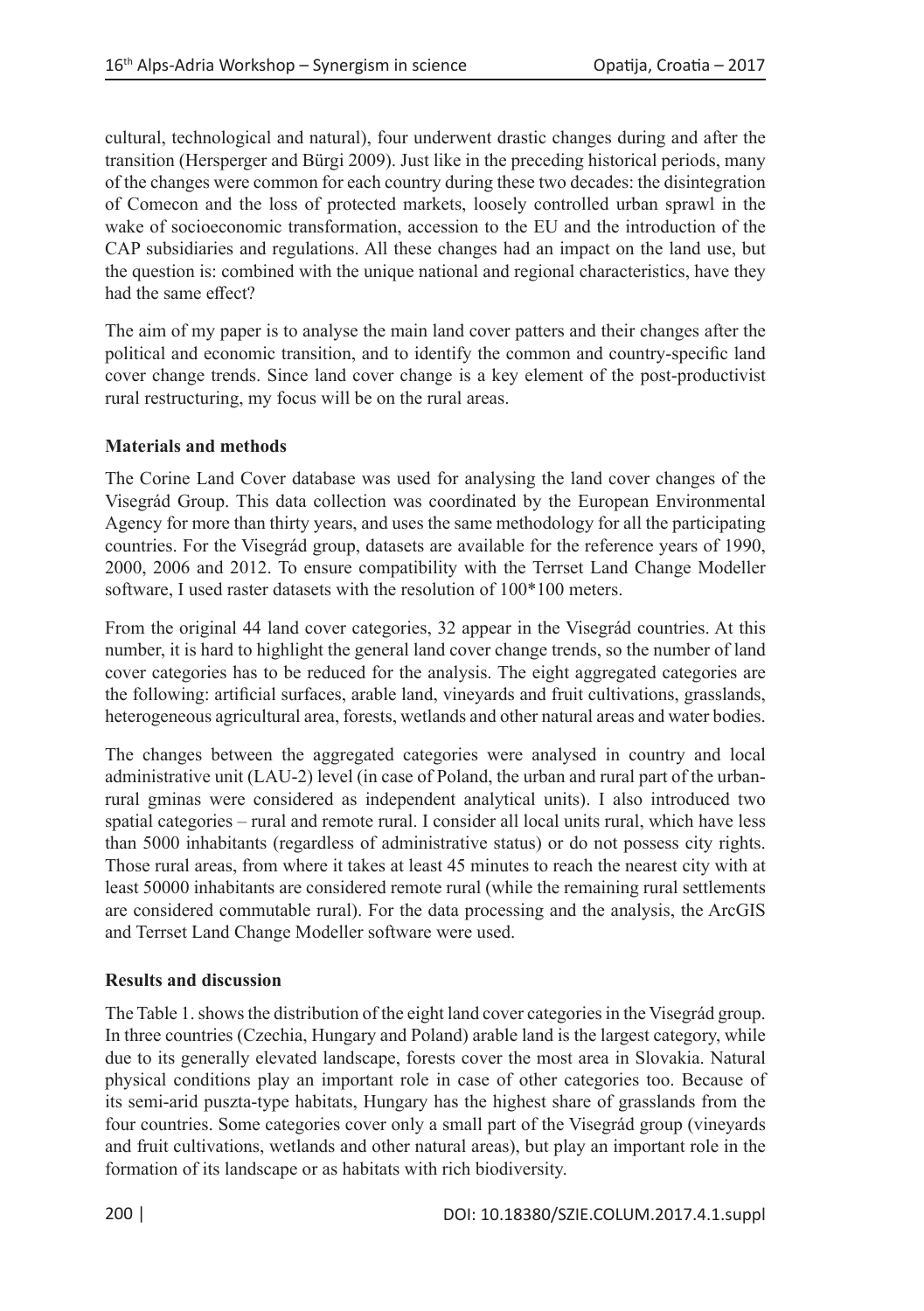|                                         | Poland  | Czechia | Slovakia | <b>Hungary</b> |
|-----------------------------------------|---------|---------|----------|----------------|
| <b>Artificial surfaces</b>              | 3.3%    | $6.0\%$ | 5.7%     | 5.6%           |
| <b>Arable land</b>                      | 44.9%   | 45.1%   | 34.4%    | 53.5%          |
| <b>Vinevards and fruit cultivations</b> | $0.3\%$ | 0.6%    | $0.8\%$  | 2.3%           |
| <b>Grasslands</b>                       | $9.0\%$ | 3.7%    | 7.1%     | 9.7%           |
| Heterogeneous agricultural area         | 10.5%   | $9.1\%$ | 8.7%     | $5.2\%$        |
| <b>Forests</b>                          | 30.2%   | 34.7%   | 42.1%    | 20.7%          |
| Wetlands and other natural areas        | $0.5\%$ | $0.2\%$ | $0.6\%$  | $1.1\%$        |
| <b>Water bodies</b>                     | 1.4%    | $0.7\%$ | $0.4\%$  | 1.8%           |

*Table 1: The share of the aggregated land cover categories in the countries of the Visegrád Group*

*Source: Own elaboration based on Corine Land Cover database*

Due to the urbanisation characteristics of the earlier periods, the artificial surfaces display an especially uneven spatial pattern. Besides the agglomeration of the capital cities, the Upper Silesian conurbation and the Ore Mountains Mining Region are the most notable concentrations. While the share of artificial surfaces is quite similar in Czechia, Hungary and Slovakia, Poland shows significantly lower proportion of artificial area (Table 1).



*Figure 1: Change in land cover by each category between 1990-2012. Source: Own elaboration based on Corine Land Cover database*

The heterogeneous agricultural area is a very diverse category. It contains lands principally occupied by agriculture with significant areas of natural vegetation, and the original Corine category called complex cultivation patterns. It was a diverse category in itself, connected to intensive agricultural activity like horticulture. Complex cultivation patterns include scattered farm areas and garden zones, which are typical accessory elements of the market towns of the Hungarian Plain. This also reveals that not all inhabited areas belong to the category of artificial surfaces.

As we can observe in Figure 1., the political and economic transition did not disrupt some of the most important land cover change trends. The increase of artificial surfaces and forests and the decrease of arable land continued in the period of 1990-2012. These are common trends for each country. In the case of other land cover categories (e.g. vineyards and fruit cultivations, grasslands), the direction of changes is not so unambiguous.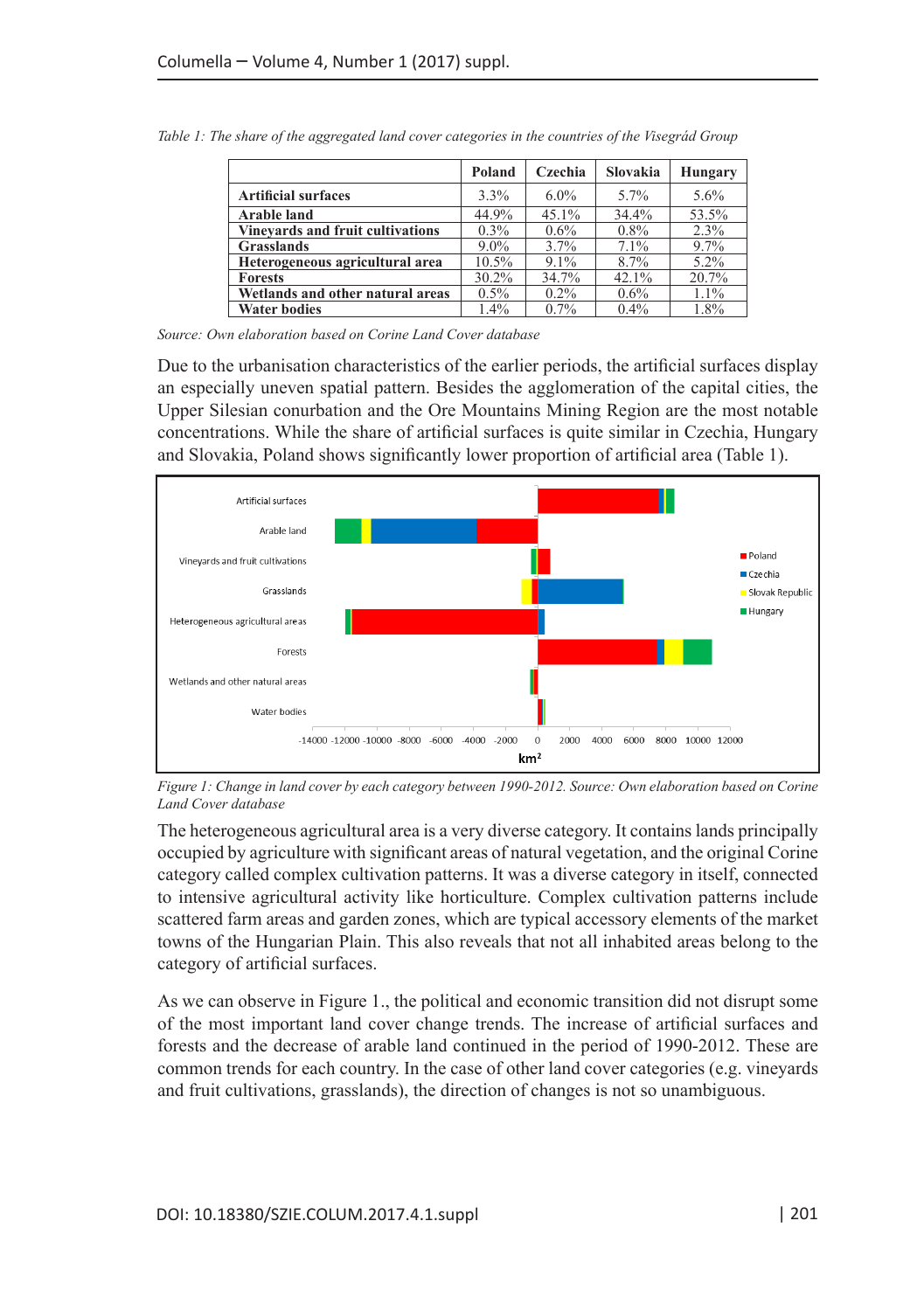

*Figure 2: Relative change in land cover by each category, 1990-2012 (in percentage of the land cover in 1990) Source: Own elaboration based on Corine Land Cover database*

In Figure 2., we can observe that there are vast differences in the rate of changes even in the case of common trends. For example, the share of artificial surfaces increased everywhere, but in Poland, it is almost doubled just in two decades. There are also big differences in the loss of arable land - in Czechia, this category decreased with almost one-fifth of its original extent. We can also observe some radical changes in the case of categories where common trends are not apparent, like the drastic increase in the area of vineyards and fruit cultivations in Poland or in the area of grasslands in Czechia. We can suspect that countryor region-specific circumstances are behind these unique processes. The case of Slovakia supports this claim: the significant increase in water bodies can be connected to a single event: the opening of the Gabčíkovo water reservoir.

The analysis in the local administrative (LAU-2) level uncovered some of these unique factors. In case of artificial areas, the significant differences between Poland and the rest of the countries reappear in the change patterns. In Czechia, Hungary and Slovakia, increase is limited to the local units in the urban areas of capitals and regional centres. This process can be adequately explained with intensive suburbanisation and greenfield investments following the political and economic restructuring (Stanilov and Sýkora 2014). However, in Poland, a more general increase can be observed. After analysing the changes with the introduced urban/commutable rural/remote rural categories, this land cover change trend seems more and more peculiar. The increase was moderate (a little more than 20%) in the urban local units, in the commutable and even in the remote rural areas the area of artificial surfaces more than doubled just in two decades. No spatial process (e. g. counterurbanisation) can explain such an immense expanse in the periphery. Further investigation revealed that the main source of this transition was the heterogeneous agricultural area land cover category. It was already mentioned that besides agricultural areas, this category can also include inhabited areas. It is also true to Poland, where the houses of the villages are often spread out along the roads in a scattered pattern, mixed with agricultural lands. A large part of these settlements was categorised as heterogeneous agricultural area in 1990, but this methodological decision was revised in the following datasets, and these areas later appeared as artificial areas. It indicates that in many cases real transformation to artificial surfaces did not occur, and gives an answer to why was Poland's artificial land cover so low in 1990.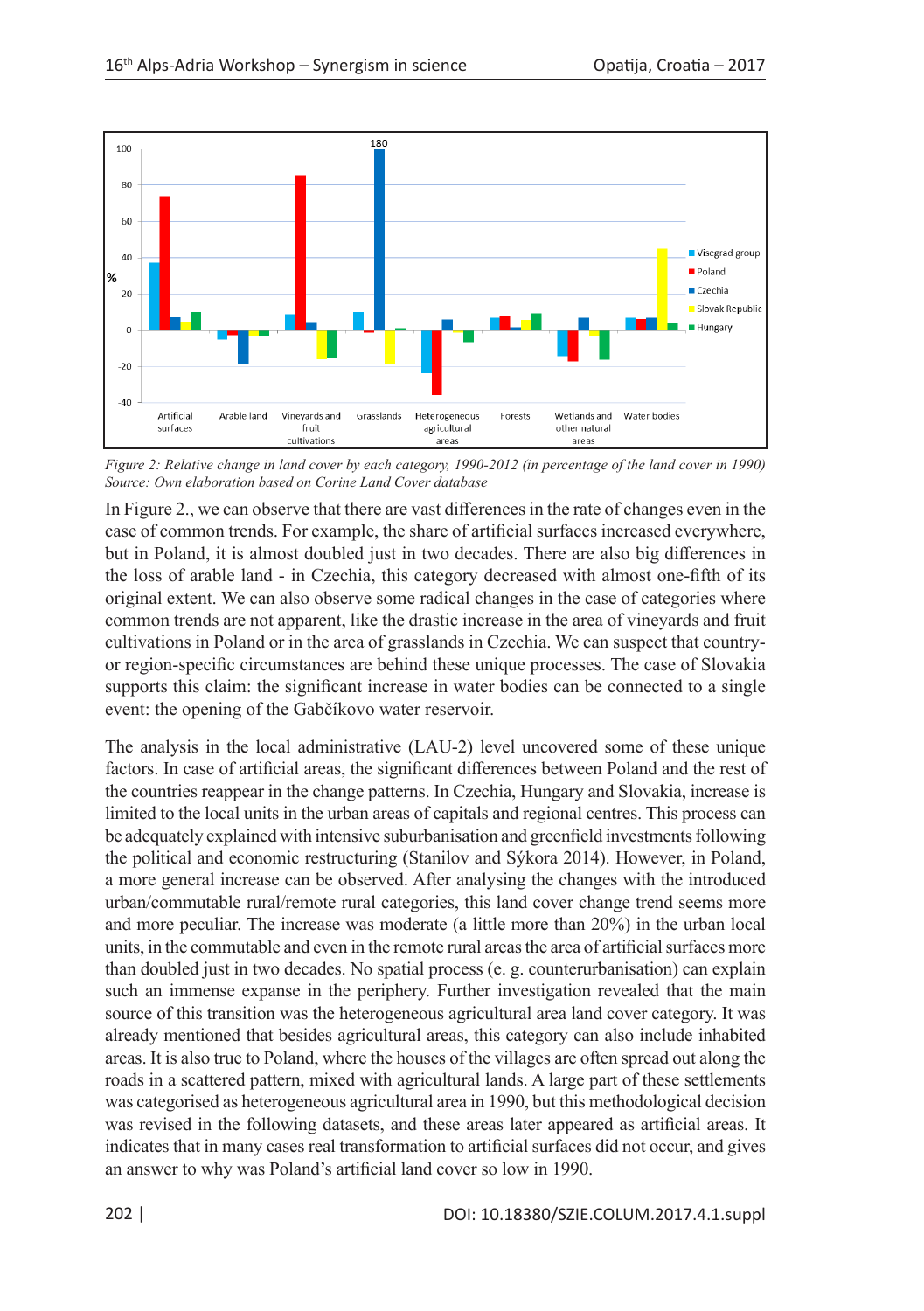The influence of region- or country-specific factors can be found in other transformations too. While the decrease of arable land was general, there are large areas of Poland where the area of arable land actually increased. These areas can be mostly found in the eastern part of the country. In these areas small-scale family farming persisted during the socialist era (Bański 2011). The relatively low unemployment of these regions indicates that many former industrial workers returned to subsistence farming. This safety net function explains why market-controlled land abandonment avoided the region (Zgliński 2008).

The Czech peripheries serve as an opposite example, where a significant transformation (more than 20%) from arable land to grassland occurred. Behind this we can also suspect country-specific reasons – these areas underwent population exchange after the Second World War, and the new residents could not get attached to their land before its nationalisation. After the restitutions, this lack of emotional ties led to land abandonment in the changing market environment. Also, some of the LFA subsidiaries in the mountainous parts of Czechia also favour grasslands (Štolbová 2007).

Incidentally, the increase in grasslands can also be observed in urban and commutable rural areas. For example in Hungary, the increase in the aforementioned areas exceeds the increase in the remote rural areas. Arable land abandoned in hopes of later investments often turned into grassland for the time being – thus the more intensive expanse.

Amongst the categories with modest overall share, the land cover change of vineyards and fruit cultivations is also heavily dependent on local conditions, which indicates that the special characteristics of the producing regions have growing importance in the market economy.

## **Conclusions**

Land use change is one of the key processes of rural restructuring in the developed world. Using the Corine Land Cover database, the land cover changes in the Visegrád Group after the political and economic transition were analysed using eight aggregated land cover categories. The results indicate that the political and economic transition did not disrupt the most important land cover change trends (decrease in arable land, increase in artificial surfaces). The most general land cover change trends are common for each county (increase in the share of artificial surfaces and forests, loss of arable land), but apart from that, the effect of regional and national factors is clearly observable. Typical examples for that are the increase in arable land in the Polish eastern periphery, and the significant decrease of the same category in the peripheral Czech regions. Moreover, the reasons behind the exceptional increase of artificial surfaces in Poland also reveal the limitations of the Corine Land Cover database.

## **Acknowledgement**

My research in the topic of rural restructuring in the Visegrád Group after the political and economic transition was conducted with the financial support of MTA-Ryoichi Sasakawa Young Leaders Fellowship Fund.